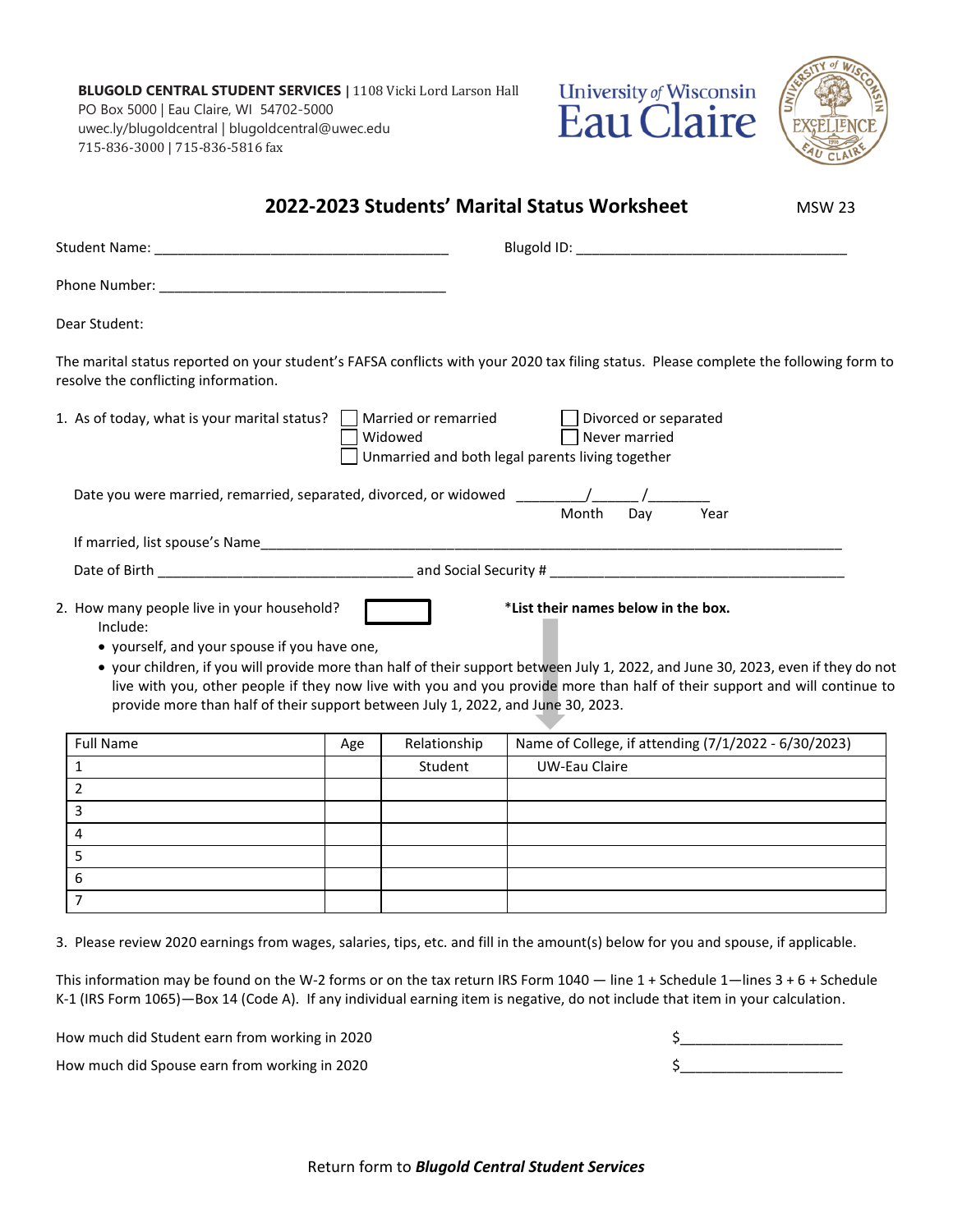4. If you have become widowed, divorced, or separated since filing your tax return, please complete the following:

| <b>Your Portion only</b> |
|--------------------------|
|                          |
|                          |
|                          |
|                          |
|                          |
|                          |
|                          |
|                          |
|                          |

- 5. Attach a **signed** copy of your (and if married, spouse's) **2020 IRS 1040 Income Tax Return and applicable Schedules 1, 2, and 3** and **IRS W-2s** from each source of income; required if wages are separated.
- 6. Student (and if married, spouse's) 2020 Untaxed Income. Carefully look over the following list of untaxed income sources from 2020 and indicate any amounts received. If any item does not apply, enter zero where an amount is requested.

| <b>Sources of Untaxed Income:</b>                                                                                                                                                                                                                                                                                                                                                                                                                                                                                                                                                                                                                                                                                          | Student | Spouse |
|----------------------------------------------------------------------------------------------------------------------------------------------------------------------------------------------------------------------------------------------------------------------------------------------------------------------------------------------------------------------------------------------------------------------------------------------------------------------------------------------------------------------------------------------------------------------------------------------------------------------------------------------------------------------------------------------------------------------------|---------|--------|
| Payments to tax-deferred pension and retirement savings plans (paid directly or withheld<br>from earnings), including, but not limited to, amounts reported on the W-2 forms in Boxes<br>12a through 12d, codes D, E, F, G, H and S. Don't include amounts reported in code DD<br>(employer contributions toward employee health benefits).                                                                                                                                                                                                                                                                                                                                                                                | \$      | \$     |
| IRA deductions and payments to self-employed SEP, SIMPLE, Keogh and other qualified plans<br>from IRS 1040 Schedule 1 - total of lines 15+19.                                                                                                                                                                                                                                                                                                                                                                                                                                                                                                                                                                              | \$      | \$     |
| Child support received for any of your children. Don't include foster care or adoption<br>payments.                                                                                                                                                                                                                                                                                                                                                                                                                                                                                                                                                                                                                        | \$      | \$     |
| Tax exempt interest income from IRS Form 1040 - line 2a.                                                                                                                                                                                                                                                                                                                                                                                                                                                                                                                                                                                                                                                                   | \$      | \$     |
| Untaxed portions of IRA distributions and pensions from IRS Form 1040 - (lines 4a+5a) minus<br>(lines 4b+5d). Exclude rollovers. If negative, enter a zero here.                                                                                                                                                                                                                                                                                                                                                                                                                                                                                                                                                           |         |        |
| Housing, food and other living allowances paid to members of the military, clergy and others<br>(including cash payments and cash value of benefits). Don't include the value of on-base<br>military housing or the value of a basic military allowance for housing.                                                                                                                                                                                                                                                                                                                                                                                                                                                       | \$      | \$     |
| Veterans noneducation benefits, such as Disability, Death Pension, or Dependency &<br>Indemnity Compensation (DIC) and/or VA Educational Work-Study allowances.                                                                                                                                                                                                                                                                                                                                                                                                                                                                                                                                                            | \$      | \$     |
| Other untaxed income not reported, such as workers' compensation, disability benefits,<br>untaxed foreign income, etc. Also include the untaxed portions of health savings accounts<br>from IRS Form 1040 Schedule 1-line 12. Don't include extended foster care benefits,<br>student aid, earned income credit, additional child tax credit, welfare payments, untaxed<br>Social Security benefits, Supplemental Security Income, Workforce Innovation and<br>Opportunity Act educational benefits, on-base military housing or a military housing<br>allowance, combat pay, benefits from flexible spending arrangements (e.g., cafeteria plans),<br>foreign income exclusion or credit for federal tax on special fuels | \$      | \$     |
| Money received, or paid on your behalf (e.g., bills), not reported elsewhere on this form. This<br>includes money that you received from a parent or other person whose financial information<br>is not reported on this form and that is not part of a legal child support agreement.                                                                                                                                                                                                                                                                                                                                                                                                                                     |         |        |